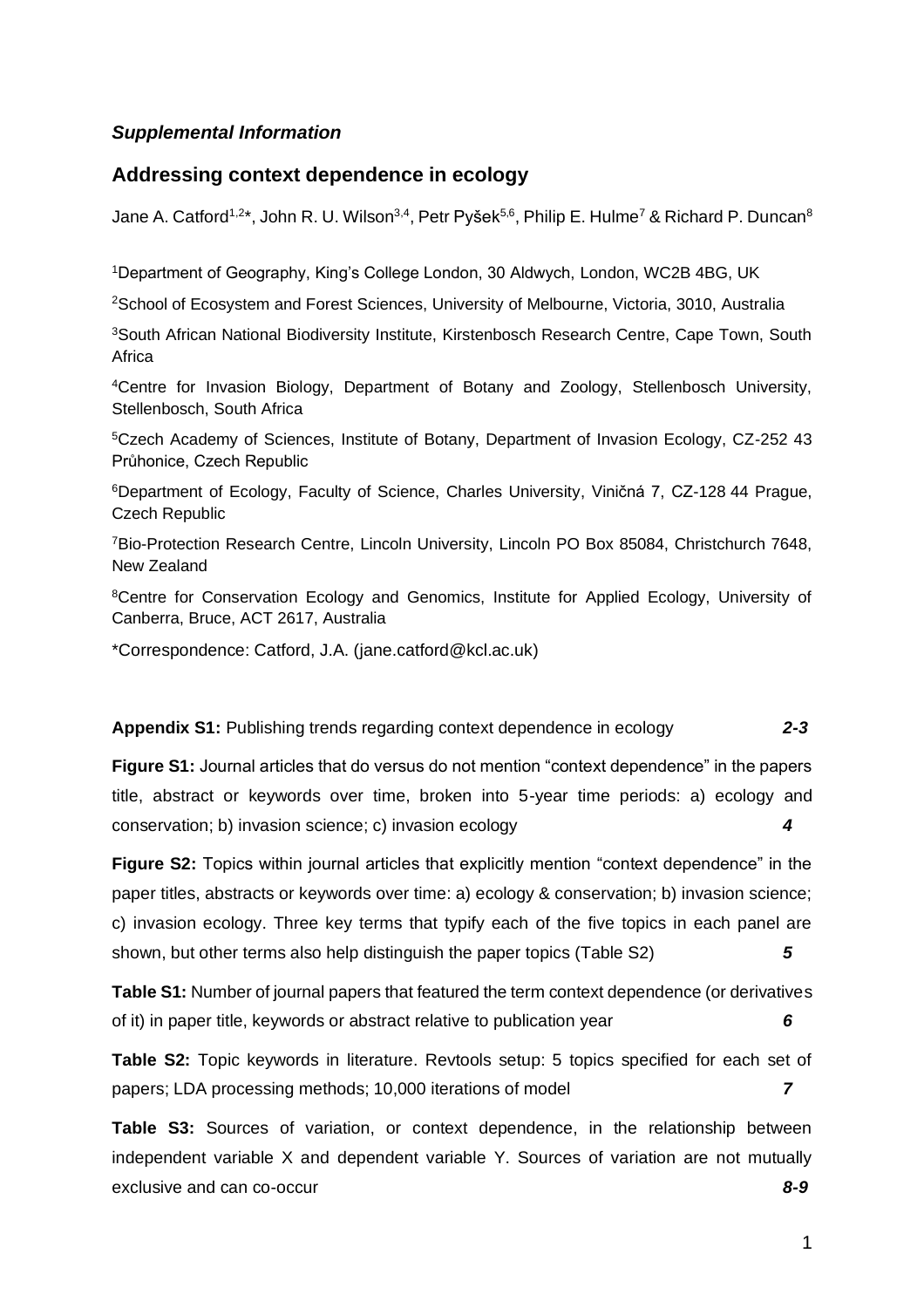**Appendix S1:** Publishing trends regarding context dependence in ecology

#### **Methods**

To gauge general research interest in context dependence in ecology over time, we searched Scopus for journal articles that explicitly mentioned context dependence (or some derivative of it) in their title, keywords or abstract (search terms listed below). We undertook three types of searches based on research field: i) general ecology and biodiversity conservation (2297 papers found); ii) invasion science (779 papers found); iii) invasion ecology, which was a combined search of i and ii (315 papers found). The three searches enabled us to gauge whether notably differed between the research field of ecology and conservation, the parallel but overlapping field of invasion science, and the subfield of invasion ecology. Removing the "context dependence" search terms enabled us to extract total numbers of papers in each of these categories (173,337 ecology papers; 107,089 invasion science papers; 19,242 invasion ecology papers). We included all years in the search, restricting the fields to agricultural and biological sciences, environmental sciences, decision sciences, and multidisciplinary. The search was conducted on 21 April 2020 and, because of logistics, limited to English-language peer-reviewed journal articles. Working with the subset of papers that included "context dependence", we undertook text mining with revtools R package [S1] (R version 3.6.1 [S2]) of paper titles, keywords and abstracts to look for thematic patterns in these papers. Within revtools, we set the number of topic clusters to five, used LDA processing and ran 10,000 iterations of the model [S1]. We note that our literature search is indicative only and detected thematic and temporal trends are therefore approximate.

*Context dependence search terms:* ("context depend\*" OR "context specific" OR depend\* AND context\* OR "varies with context")

*Ecology & conservation search terms:* (ecology OR bio\* AND conservation OR ecological OR biodiversity)

*Invasion science search terms:* (alien OR non-native OR introduced OR non-indigenous OR invasive OR invader OR exotic OR invasion)

*Invasion ecology search terms:* (ecology OR bio\* AND conservation OR ecological OR biodiversity) AND (alien OR non-native OR introduced OR non-indigenous OR invasive OR invader OR exotic OR invasion)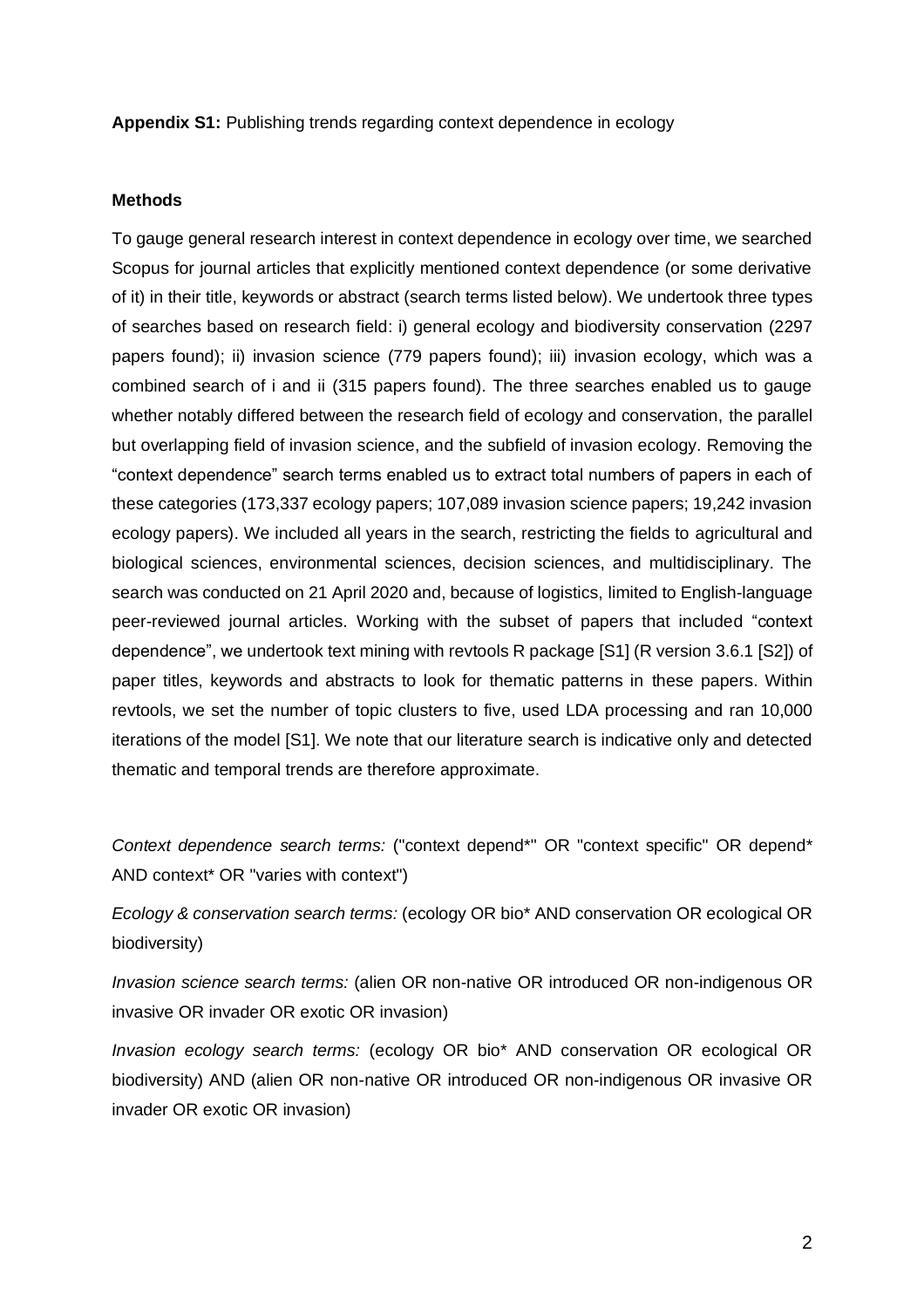## **Findings**

## *Prevalence of "context dependence" in the literature*

Based on our literature search, context dependence first appeared in ecology & conservation papers in 1967, in invasion science papers in 1976 and in invasion ecology papers in 1987. Since the first appearances of the phrase, papers referring to context dependence made up 1.3%, 0.7% and 1.6% of papers in ecology & conservation, invasion science and invasion ecology respectively. There was a slight but unremarkable increase in relative use of "context dependence" over time (Fig. S1), but a marked increase in its use in absolute terms (Table S1). Before 2000, only 73 ecology & conservation papers featured the term context dependence (or derivatives of it) in paper titles, keywords or abstract, whereas 2,133 papers published since 2000 included the term, and 1067 papers in the period 2015-2019. Trends were similar for invasion science and invasion ecology (Table S1, Fig. S1). Of all of the pre-2020 papers that feature the term "context dependence", almost 50% have been published since 2015, pointing to a marked rise in the use of this term and concept (Table S1). Context dependence appears to be a research theme of this millennium and is growing in prominence over time. By searching only the title, abstract and keywords for a limited set of keywords, our estimates of prevalence are likely very conservative; in many cases, context dependence (and contingency) may only discussed in the main text of journal papers, not in the title, abstract or keywords.

#### *Themes in "context dependence" papers*

Within the ecology & conservation papers, the five topic clusters appear to cover the breadth of the discipline, with plants and animals represented, data and modelling, management and biodiversity conservation, and different scales of assessment including populations, habitats and landscapes (Fig. S2a & Table S2). Biological invasions featured in one of the five topics (plant-soil-invasive), illustrating that invasion ecology is one key area of ecology where context dependence is being actively discussed. The topics for invasion science and invasion ecology were similarly varied, with no one theme dominating (Fig. S2b-c, Table S2).

### **Supplemental References**

- S1 Westgate, M.J. (2019) revtools: An R package to support article screening for evidence synthesis. *Research Synthesis Methods* 10, 606-614.
- S2 R Core Team (2020). R: A language and environment for statistical computing. R Foundation for Statistical Computing.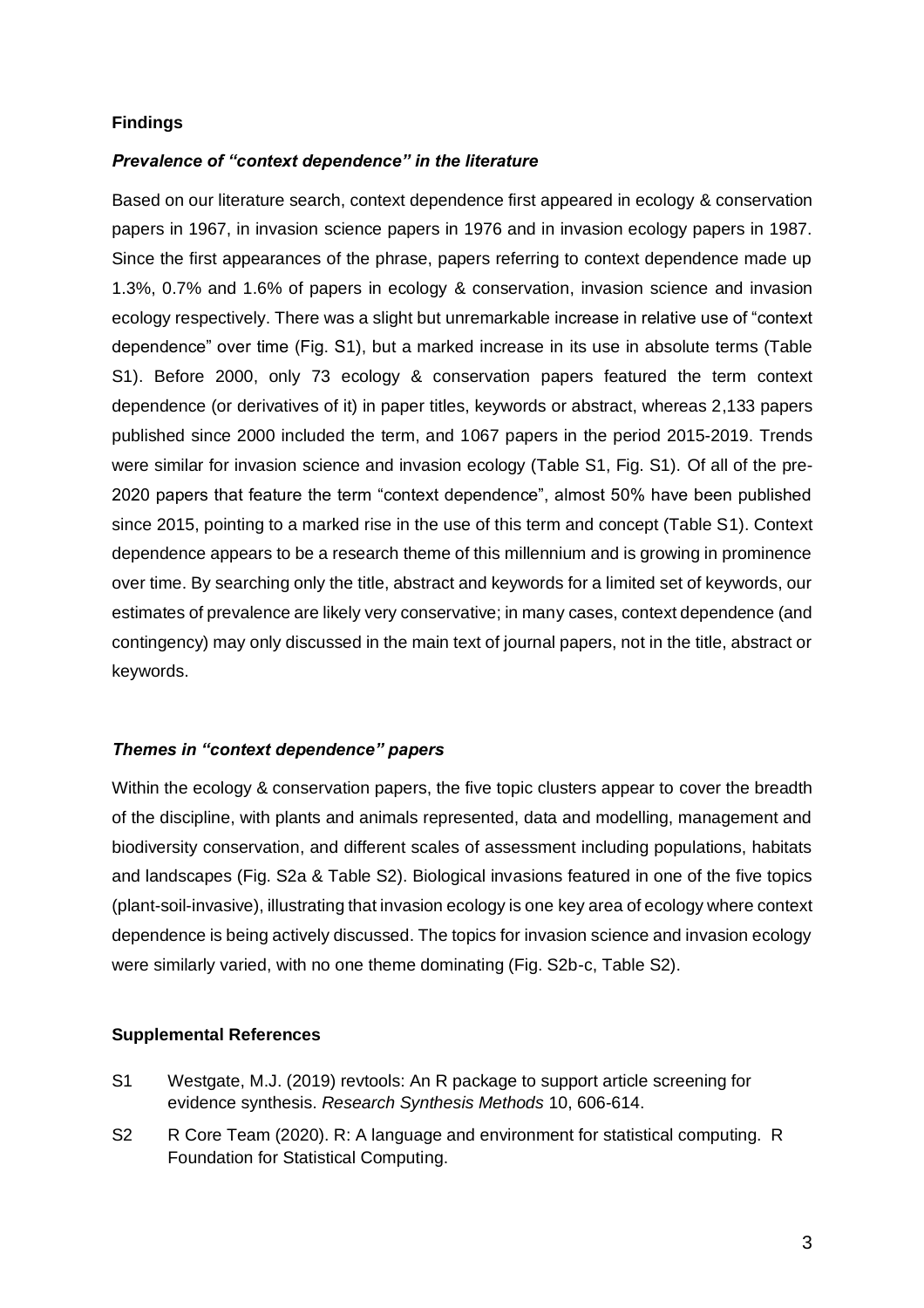

b) Invasion science papers (1975-2019,  $n = 107,837$ )



c) Invasion ecology papers (1985-2019,  $n = 19,550$ )



**Figure S1:** Journal articles that do versus do not mention "context dependence" in the papers title, abstract or keywords over time, broken into 5-year time periods: a) ecology & conservation; b) invasion science; c) invasion ecology.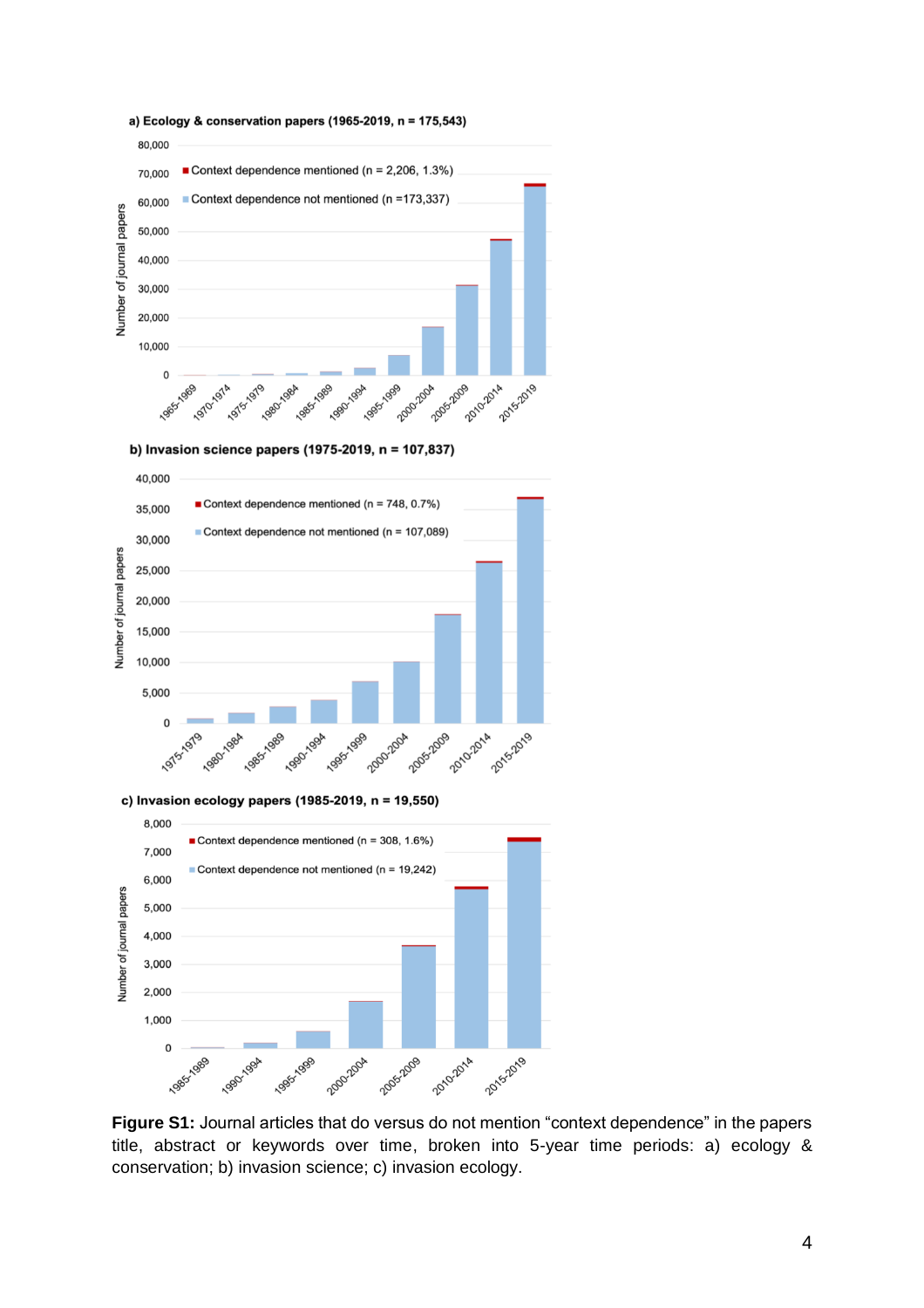



c) Invasion ecology papers (1987-2019,  $n = 308$ )



**Figure S2:** Topics within journal articles that explicitly mention "context dependence" in the paper titles, abstracts or keywords over time: a) ecology & conservation; b) invasion science; c) invasion ecology. Three key terms that typify each of the five topics in each panel are shown, but other terms also help distinguish the paper topics (Table S2).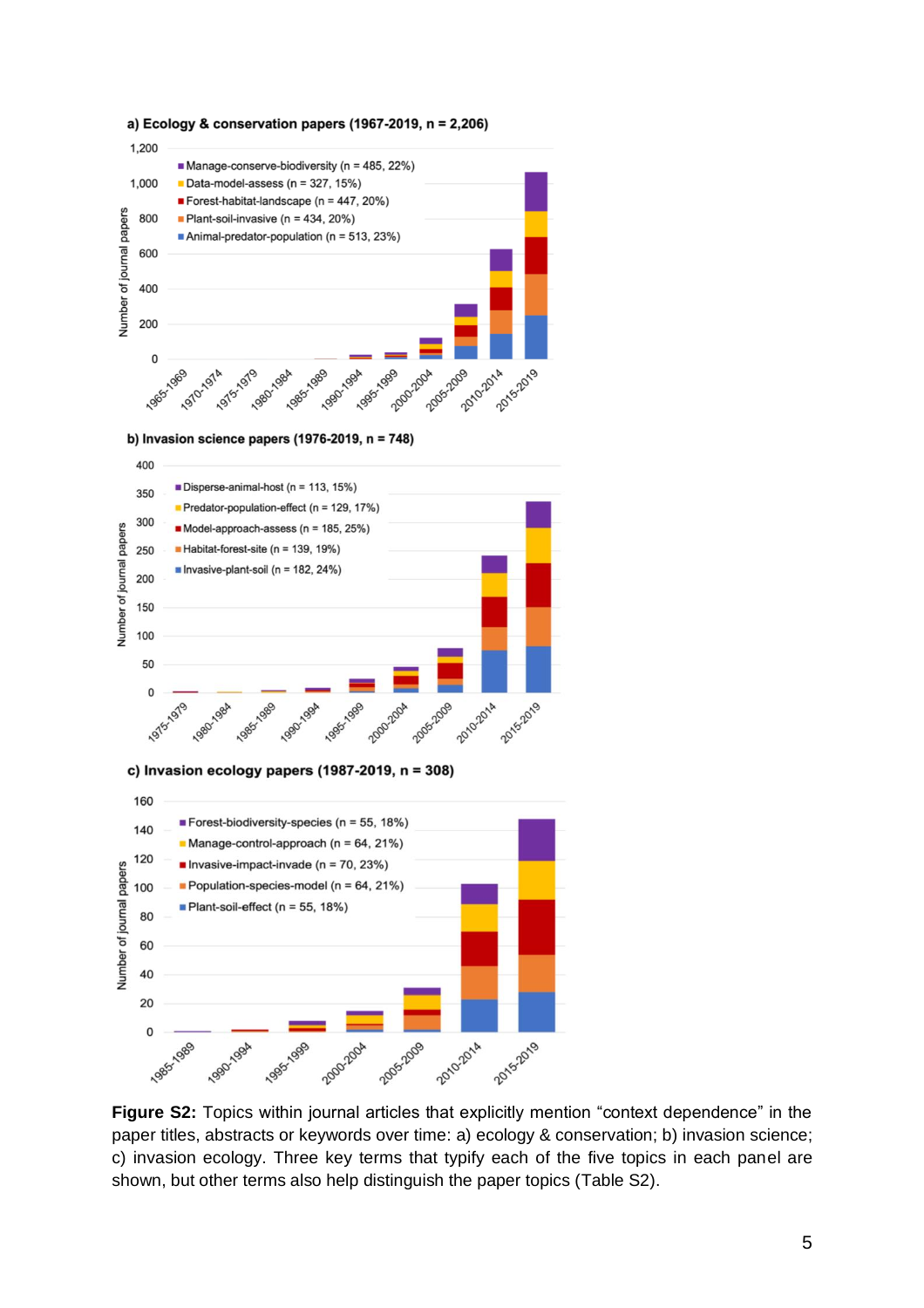| Search topic           | Number of papers that mention context dependence |             |            |
|------------------------|--------------------------------------------------|-------------|------------|
|                        | All years                                        | Before 2000 | 2015-2019  |
| Ecology & conservation | 2206                                             | 73 (3%)     | 1067 (48%) |
| Invasion science       | 748                                              | 44 (6%)     | 337 (45%)  |
| Invasion ecology       | 308                                              | 11 $(4%)$   | 148 (48%)  |

**Table S1:** Number of journal papers that featured the term context dependence (or derivatives of it) in paper title, keywords or abstract relative to publication year.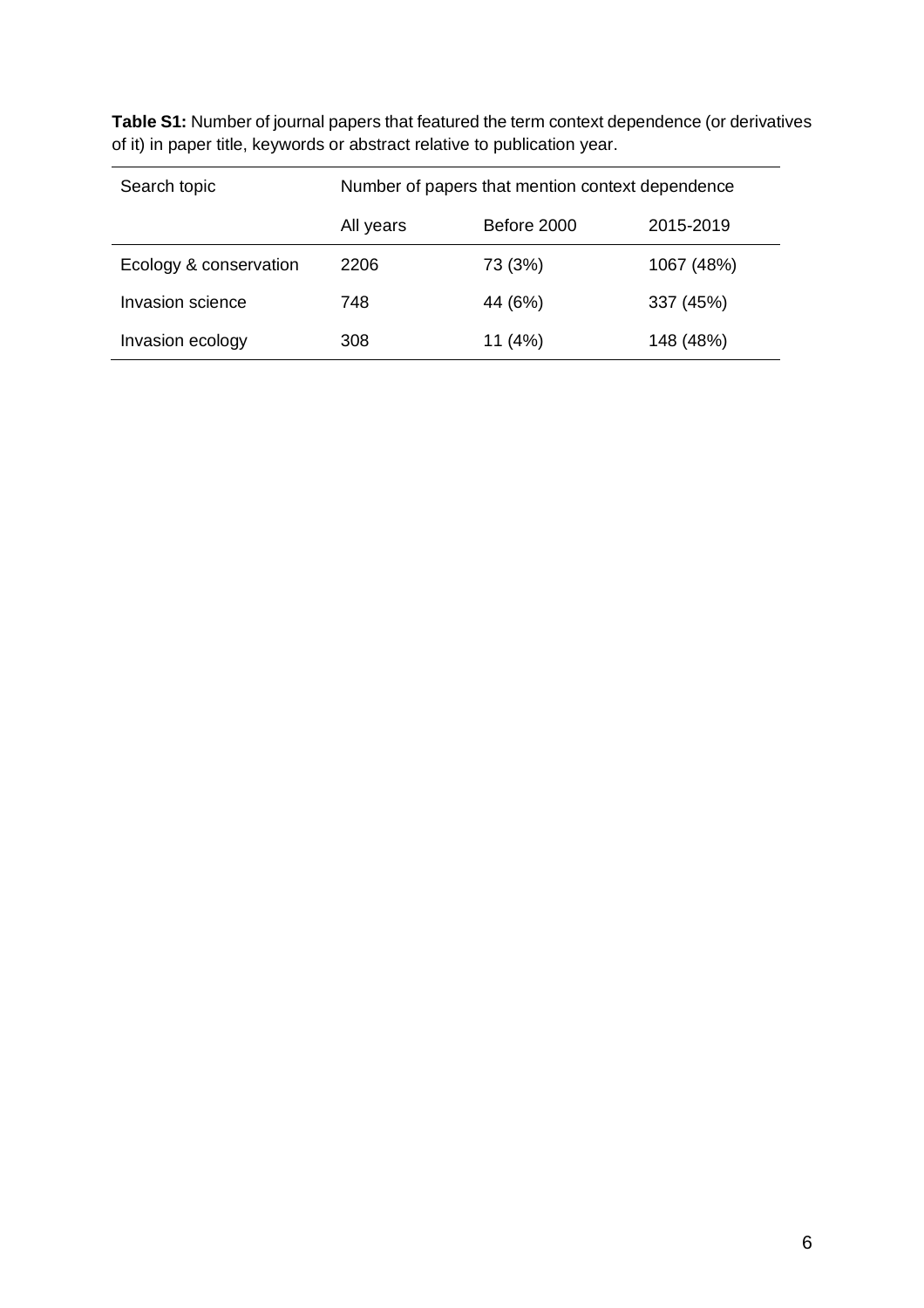| <b>Topic abbreviation</b>           | <b>High likelihood</b>                            | <b>High weight</b>                                       | <b>High likelihood</b>              | N   |
|-------------------------------------|---------------------------------------------------|----------------------------------------------------------|-------------------------------------|-----|
|                                     |                                                   |                                                          | & weight                            |     |
| Ecology papers $(n = 2,206)$        |                                                   |                                                          |                                     |     |
| 1) Animal-predator-population       | population, animal, size, fish                    | dispersal, host, life, prey                              | predator                            | 530 |
| 2) Plant-soil-invasive              | effect, interact, increase                        | biomass, invasive, ecosystem function                    | plant, soil                         | 462 |
| 3) Forest-habitat-landscape         | species                                           | site                                                     | habitat, forest,<br>landscape, tree | 464 |
| 4) Data-model-assess                | used, assess, study                               | flow, parameter, indices                                 | data, model                         | 342 |
| 5) Manage-conserve-biodiversity     | conserve, develop, biodiversity, system           | ecosystem service, sustain, human, social                | manage                              | 499 |
| Invasion papers $(n = 748)$         |                                                   |                                                          |                                     |     |
| 1) Invasive-plant-soil              | invasive, soil, effect, native                    | seed, trait, biomass, grass                              | plant                               | 139 |
| 2) Habitat-forest-site              | species, habitat, change                          | land, urban, cover                                       | site, forest                        | 185 |
| 3) Model-approach-assess            | model, used, assess, manage                       | pest, inform, value, review                              | approach                            | 129 |
| 4) Predator-population-effect       | population, differ, effect, size                  | fish, prey, river, food                                  | predator                            | 113 |
| 5) Disperse-animal-host             | context                                           | gene                                                     | disperse, animal,<br>host, cell     | 182 |
| Invasion ecology papers $(n = 308)$ |                                                   |                                                          |                                     |     |
| 1) Plant-soil-effect                | plant, effect, interact, invasive                 | experiment, growth, grass, herbivore                     | soil                                | 57  |
| 2) Population-species-model         | species, model, disperse, seed                    | predator, host, population dynamics, dynamic             | population                          | 65  |
| 3) Invasive-impact-invade           | invasive, impact, invasive species, invade, study | fish, temperature, freshwater, lake, functional response | <b>NA</b>                           | 71  |
| 4) Manage-control-approach          | control, uses, conserve                           | risk, measure, pest                                      | manage,<br>approach                 | 66  |
| 5) Forest-biodiversity-species      | species, biodiversity, change                     | landscape, land, vegetation                              | forest, diverse                     | 56  |

|  |  | Table S2: Topic keywords in literature. Revtools setup: 5 topics specified for each set of papers; LDA processing methods; 10,000 iterations of model. |
|--|--|--------------------------------------------------------------------------------------------------------------------------------------------------------|
|  |  |                                                                                                                                                        |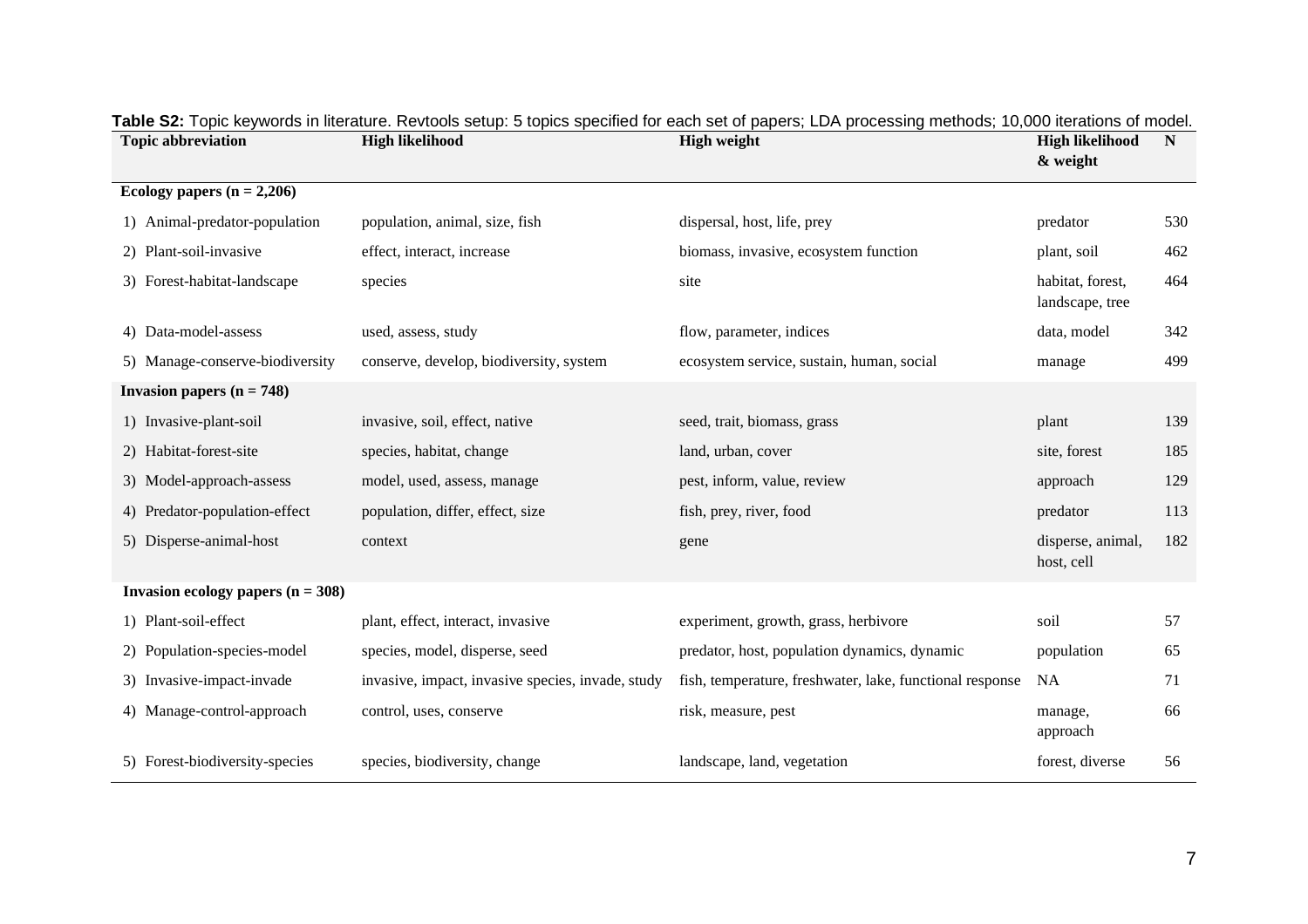**Table S3:** Sources of variation, or context dependence, in the relationship between independent variable X and dependent variable Y. Sources of variation are not mutually exclusive and can co-occur.

| <b>Context</b>                                 | I) Interaction effects                                                                                                                                                                                                                                                                          | <b>II)</b> Confounding factors                                                                                                                                                                                                                                                                                                                                             | <b>III)</b> Statistical inference                                                                                                                                                                                                                                                                                                                                                                                                                                   | <b>IV)</b> Methodological differences                                                                                                                                                                                              |
|------------------------------------------------|-------------------------------------------------------------------------------------------------------------------------------------------------------------------------------------------------------------------------------------------------------------------------------------------------|----------------------------------------------------------------------------------------------------------------------------------------------------------------------------------------------------------------------------------------------------------------------------------------------------------------------------------------------------------------------------|---------------------------------------------------------------------------------------------------------------------------------------------------------------------------------------------------------------------------------------------------------------------------------------------------------------------------------------------------------------------------------------------------------------------------------------------------------------------|------------------------------------------------------------------------------------------------------------------------------------------------------------------------------------------------------------------------------------|
| <b>Description</b>                             | Observed variation in X-Y<br>relationship stems from<br>presence of covariate Z,<br>which interacts with X to<br>affect Y (effect of X on Y<br>is contingent on $Z$ )<br>If Z is not considered<br>within a given study or<br>model, X-Y relationship<br>will likely appear highly<br>uncertain | Observed variation in X-Y<br>relationship stems from relationships<br>with potentially multiple, often<br>unidentified, confounding factors C,<br>which can obscure the true X-Y<br>relationship<br>Mostly an issue between studies<br>where presence and influence of<br>confounders can vary, resulting in<br>variation in the detection of the true<br>X-Y relationship | Low statistical power (from<br>measurement error, low sample<br>size and weak relationships),<br>systemic bias in data collection,<br>or inappropriate application or<br>interpretation of statistics in some<br>or all studies reduces ability to<br>detect and report true X-Y<br>relationship, meaning that results<br>about the X-Y relationship can<br>incorrectly appear variable across<br>studies, in turn leading to<br>incorrect inferences (conclusions) | Apparent variation in X-Y<br>relationship between studies<br>results from methodological<br>differences and inappropriate<br>inter-study comparisons (different<br>study scales, gradients of X, or<br>metrics of $X$ and/or $Y$ ) |
| Type of error                                  | Mechanistic; affects X-Y<br>relationship because of<br>interactions between X and<br>interactor $(Z)$ ; process error<br>when Z is unknown                                                                                                                                                      | Methodological; affects detectability<br>of X-Y relationship; process error<br>when confounder $(C)$ is unknown                                                                                                                                                                                                                                                            | Methodological; inaccurate or<br>imprecise estimates of X or Y<br>affects detectability of true X-Y<br>relationship; relationships across<br>studies can also appear to vary if<br>statistical results are reported or<br>interpreted inaccurately (e.g.<br>incorrectly treating statistical non-<br>significance as evidence of no<br>relationship)                                                                                                                | Methodological; affects<br>interpretation of consistency of X-<br>Y relationships across studies                                                                                                                                   |
| Aspect of X-Y<br>relationship<br>most affected | Magnitude, sign &, when Z<br>is unknown, uncertainty of<br>X-Y relationships                                                                                                                                                                                                                    | Uncertainty, magnitude and, in strong<br>cases, sign of X-Y relationships                                                                                                                                                                                                                                                                                                  | Largely uncertainty of<br>relationships, but inaccuracy<br>(systematic bias) can affect<br>magnitude and potentially even<br>sign                                                                                                                                                                                                                                                                                                                                   | Magnitude & sign of X-Y<br>relationships                                                                                                                                                                                           |